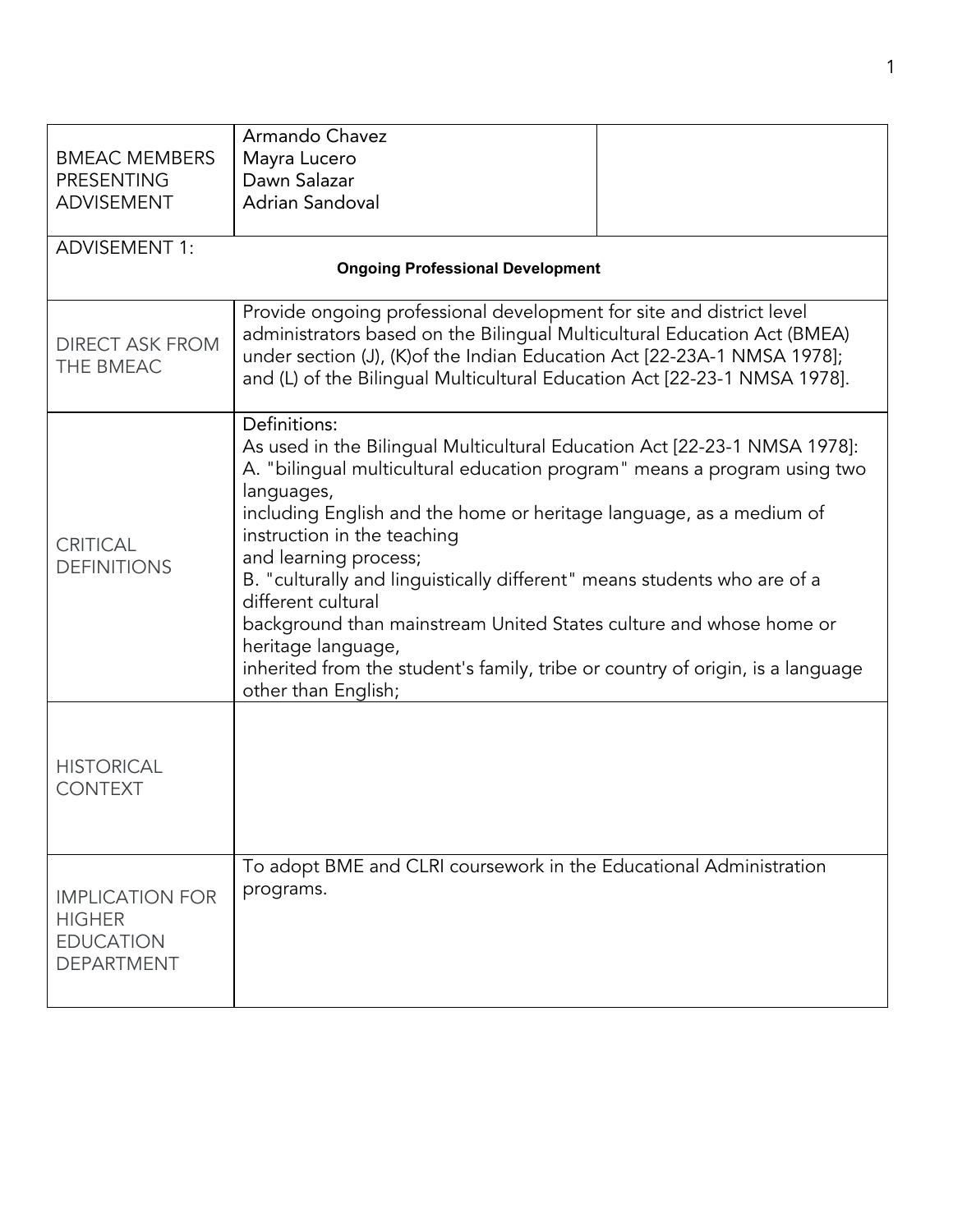|                                                          | Implications for PED guidance (focus) and external supports (professional<br>learning).                                                                                                                                                                                                          |
|----------------------------------------------------------|--------------------------------------------------------------------------------------------------------------------------------------------------------------------------------------------------------------------------------------------------------------------------------------------------|
| <b>CRITICAL NEEDS</b><br>THIS ADVISEMENT<br><b>FILLS</b> | PED must use existing professional development platforms to integrate a<br>focus on meeting the needs of culturally and linguistically diverse students.                                                                                                                                         |
|                                                          |                                                                                                                                                                                                                                                                                                  |
| <b>WHAT IS THE</b><br>PURPOSE OF THIS<br>ADVISEMENT?     | The purpose of the advisement is to meet the needs of the site and district<br>level administrators by receiving additional professional development in<br>order to implement and supervise programming to meet the needs of their<br>culturally and linguistically diverse student populations. |
| <b>ALIGNMENT WITH</b><br><b>BMEAC</b>                    | Professional Development.                                                                                                                                                                                                                                                                        |
|                                                          | Bilingual Multicultural Education Programs component.                                                                                                                                                                                                                                            |
| <b>ALIGNMENT WITH</b><br>THE LCD AREAS<br>OF FOCUS       | Diversity, Equity, and Instruction to support students learning grade-level<br>standards in more than one language (e.g., English, Spanish, Native<br>American/Indigenous language(s), etc.).                                                                                                    |
|                                                          | Culturally and Linguistically Responsive Instruction                                                                                                                                                                                                                                             |
| <b>RESEARCH</b>                                          | Bilingual Multicultural Education Program research such as Guiding<br>Principles for Dual Language Education.                                                                                                                                                                                    |
|                                                          | State Bilingual Advisory Council Survey (2018)                                                                                                                                                                                                                                                   |
|                                                          | Bilingual Annual Report.                                                                                                                                                                                                                                                                         |
|                                                          | Bilingual Multicultural Education Applications.                                                                                                                                                                                                                                                  |
|                                                          | <b>BMEP Technical Assistance Manual.</b>                                                                                                                                                                                                                                                         |
|                                                          | Current biliteracy and oral language development research (Beeman &<br>Urow, 2013; Escamilla, et.al.2014; Garcia & Kfeifgen, 2010; Garcia, Johnson<br>& Seltzer, 2017; Begay, 2019)                                                                                                              |
|                                                          | See Yazzie vs. New Mexico State "Yazzie Proposed Remedies Platform.                                                                                                                                                                                                                              |
| <b>DATA</b>                                              | <b>Bilingual Annual Report</b>                                                                                                                                                                                                                                                                   |
|                                                          | <b>BMEAC Survey</b>                                                                                                                                                                                                                                                                              |
| <b>BUDGET</b>                                            | Additional compensation for site and district level administrators to attend                                                                                                                                                                                                                     |
| <b>IMPLICATIONS</b><br>FOR NMPED                         | Professional Development that contributes to the well-informed<br>implementation and support of the BME programs and CLRI framework.                                                                                                                                                             |
|                                                          |                                                                                                                                                                                                                                                                                                  |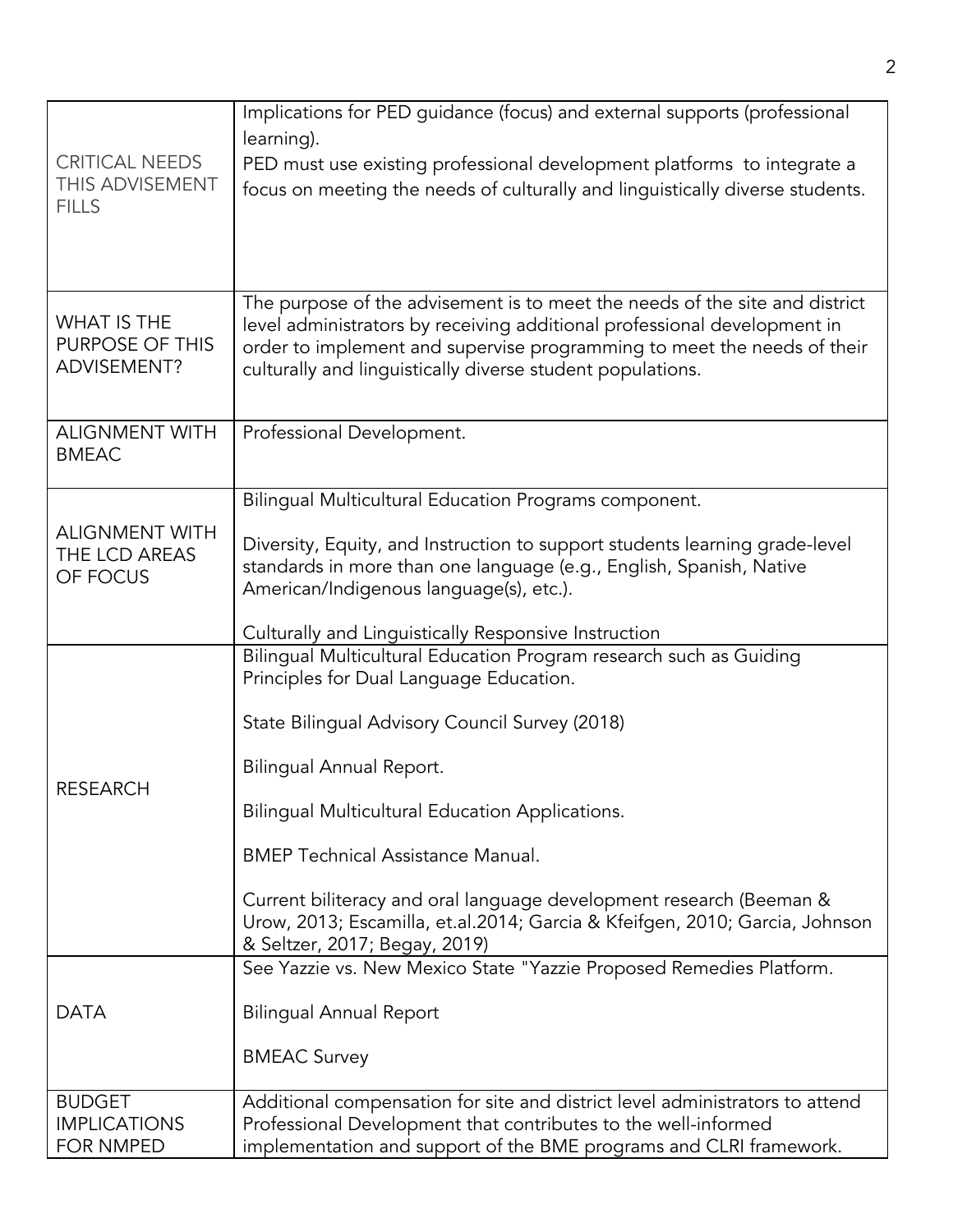| PERSONNEL<br><b>IMPLICATIONS</b><br><b>FOR NMPED</b>                          | Forming a working group that includes bilingual coordinators, specialists,<br>directors, and university professors.                                                                                                                                                                                                                                                                                                                                    |
|-------------------------------------------------------------------------------|--------------------------------------------------------------------------------------------------------------------------------------------------------------------------------------------------------------------------------------------------------------------------------------------------------------------------------------------------------------------------------------------------------------------------------------------------------|
|                                                                               | The Language and Culture Bureau, in collaboration with BMEAC, must<br>develop a rubric that will support LEA's in self-assessment to gauge and<br>analyze current strengths and weaknesses in order to drive continuous<br>improvement.                                                                                                                                                                                                                |
|                                                                               | Resources/materials that are specific for site and district administrators to<br>manage BME programs and CLRI framework.                                                                                                                                                                                                                                                                                                                               |
| <b>HOW THE</b><br><b>ADVISEMENT</b><br><b>SHOULD BE</b><br><b>IMPLEMENTED</b> | Provide ongoing professional development for site and district level<br>administrators during:                                                                                                                                                                                                                                                                                                                                                         |
|                                                                               | • Teacher Evaluation yearly training<br>Administrators already attend this training; adding a focus on supporting<br>administrators in evaluating Domains 2 and 3 with a focus on culturally and<br>linguistically diverse students will help to ensure site and district level<br>administrators know expectations and can better lead teachers in improving<br>their craft.                                                                          |
|                                                                               | <b>Principals' Pursuing Excellence</b><br>Select administrators engage in this ongoing professional development,<br>which focuses on reflection and leadership. Using this existing platform to<br>better support our educational leaders in implementing and monitoring<br>programs that support culturally and linguistically diverse students will allow<br>for principals to integrate new learning and strategies with their current<br>practice. |
|                                                                               | <b>Superintendents' Meetings</b><br>Providing professional development through this platform allows district<br>superintendents to remain cognizant of the needs of their culturally and<br>linguistically diverse students so that they can support current school<br>initiatives in order to address the needs of their individual communities.                                                                                                      |
|                                                                               | New Mexico School Board Association Workshops<br>During these workshops school board members will develop knowledge<br>and skills to enable them to understand the needs of culturally and<br>linguistically diverse communities and to support districts in implementing<br>initiatives to support culturally and linguistically diverse students.                                                                                                    |
|                                                                               | <b>Special Education Directors' Meetings</b><br>There is an overrepresentation of English Language Learners receiving<br>special education services. It is imperative that students receive all of the<br>services that they need while being mindful to distinguish between<br>language differences and language disabilities. For this reason, special                                                                                               |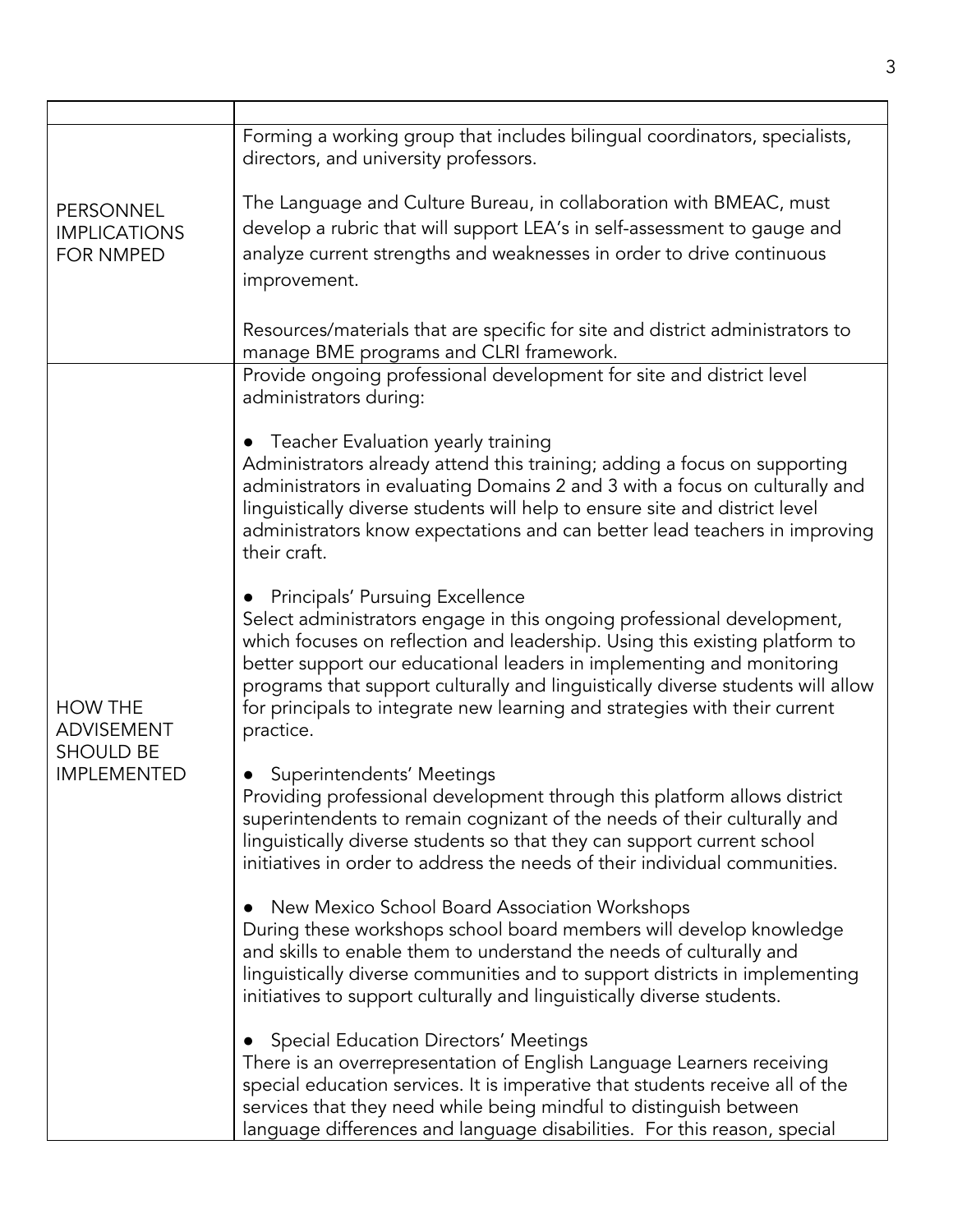|                                                                        | education directors must also be knowledgeable about policies, programs,<br>and strategies that best support culturally and linguistically diverse students.<br>• Spring Budget Workshops<br>During these workshops site and district level administrators will develop<br>knowledge and skills to enable them to implement quality programming to<br>meet the needs of culturally and linguistically diverse students.<br>Implications for PED guidance (focus), HED supports, parent/community<br>input, external supports (professional learning).<br>PED must use existing professional development platforms (listed above) to<br>integrate a focus on meeting the needs of culturally and linguistically<br>diverse students. |
|------------------------------------------------------------------------|-------------------------------------------------------------------------------------------------------------------------------------------------------------------------------------------------------------------------------------------------------------------------------------------------------------------------------------------------------------------------------------------------------------------------------------------------------------------------------------------------------------------------------------------------------------------------------------------------------------------------------------------------------------------------------------------------------------------------------------|
| <b>OUTCOMES OF</b><br>THE ADVISEMENT                                   | Adjust licensure requirements for prospective educational leaders to include<br>quality instruction that focuses on culturally and linguistically diverse<br>students.                                                                                                                                                                                                                                                                                                                                                                                                                                                                                                                                                              |
|                                                                        | Administrator Leadership/Educational Leadership programs must include a<br>minimum of six credit hours (two courses) that focus on culturally and<br>linguistically diverse students, bilingual and multicultural educational theory,<br>and current research-based best practices that focus on meeting the needs<br>of culturally and linguistically diverse students.                                                                                                                                                                                                                                                                                                                                                            |
|                                                                        | Implications for PED guidance (focus), HED supports, parent/community<br>input, external supports (professional learning).                                                                                                                                                                                                                                                                                                                                                                                                                                                                                                                                                                                                          |
|                                                                        | PED must update administrator licensure requirements and HED must work<br>to ensure course offerings are available and taught by qualified instructors.<br>PED and HED collaboration must begin January 2019 in order to effectively<br>affect change. PED must publish updated criteria no later than August<br>2019. Prospective administrators beginning an administrator<br>leadership/educational leadership program January 2020 or later will be<br>required to meet the updated criteria.                                                                                                                                                                                                                                   |
| A TIMELINE FOR<br><b>IMPLEMENTATION</b><br>OF THE<br><b>ADVISEMENT</b> | The timeline is reflected on the implementation of the informative sessions<br>previously arranged for site and district administrators.                                                                                                                                                                                                                                                                                                                                                                                                                                                                                                                                                                                            |
| HOW WILL THE<br><b>BMEAC SUPPORT</b><br><b>THIS</b><br>ADVISEMENT?     | BMEAC can support this advisement through relationships and connections<br>to internal and external partners, such as indigenous scholars, NMABE,<br>CESDP, and DLENM. These entities should provide professional<br>development sessions during their annual conferences that support<br>administrators in meeting the needs of their culturally and linguistically<br>diverse populations. SBAC will collaborate with the Language and Culture<br>Bureau to develop a rubric for LEA's. Additional support can be determined                                                                                                                                                                                                      |